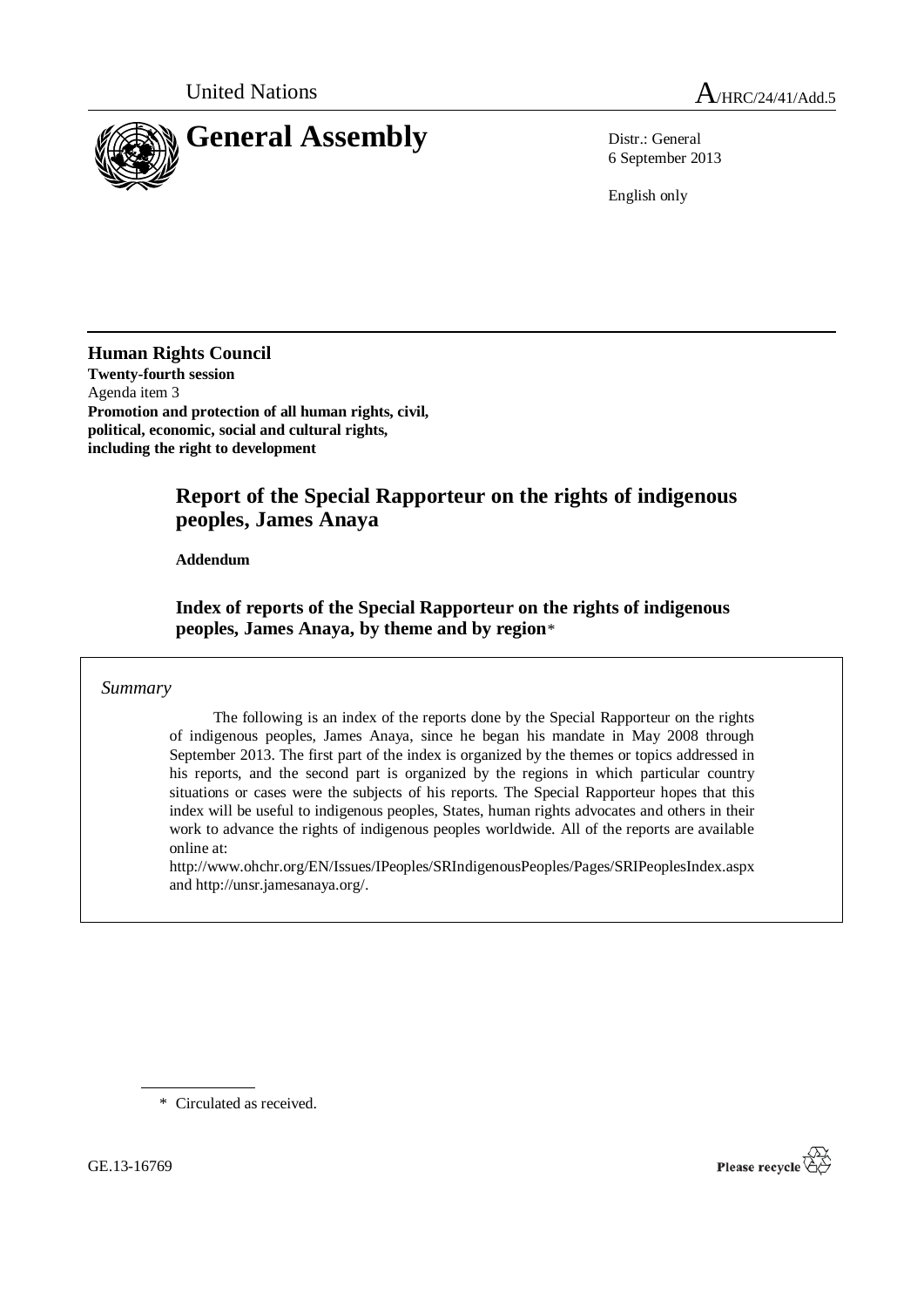## **I. Themes**

#### **A. Constitutional and other legal reform**

| Communications sent, replies received and observations, 2013                                                                                                                                  | A/HRC/24/41/Add.4,<br>paras. 8-10, 117-120           |
|-----------------------------------------------------------------------------------------------------------------------------------------------------------------------------------------------|------------------------------------------------------|
| Observaciones sobre los avances y desafíos en la implementación de<br>las garantías de la Constitución Política del Ecuador sobre los<br>derechos de los pueblos indígenas, 2010              | A/HRC/15/37/Add.7,<br>paras. $1-64$ . (Spanish only) |
| Report on the situation of indigenous peoples in Nepal, 2009                                                                                                                                  | $A/HRC/12/34/Add.$ 3.<br>paras. 52–62, 86–87         |
| The situation of indigenous peoples in Chile: follow-up to the<br>recommendations made by the previous Special Rapporteur, 2009                                                               | A/HRC/12/34/Add.6<br>Appendix A                      |
| Observaciones del Relator Especial sobre la situación de derechos<br>humanos y libertades fundamentales de los indígenas acerca del<br>proceso de revisión constitucional en el Ecuador, 2008 | $A/HRC/9/9/Add.1$ ,<br>Annex 1. (Spanish only)       |
|                                                                                                                                                                                               |                                                      |

## **B. Consultation and free, prior and informed consent**

Report to the Human Rights Council, 2013 A/HRC/24/41, paras. 26–40,

Consultation on the situation of indigenous peoples in Asia, 2013 A/HRC/24/41/Add.3,

Report to the Human Rights Council, 2012 A/HRC/21/47, paras. 47–53,

The situation of indigenous peoples in Argentina, 2012 A/HRC/21/47/Add.2,

Communications sent, replies received, and follow-up, 2012 A/HRC/21/47/Add.3,

Report to the Human Rights Council, 2011 A/HRC/18/35, paras. 41–47

Report to the General Assembly, 2011  $A/66/288$ , paras. 77–91

Communications sent, replies received, and follow-up, 2011 A/HRC/18/35/Add.1, Annex IV,

Observations on the situation of the rights of the indigenous people of Guatemala with relation to the extraction projects, and other types of projects, in their traditional territories, 2011

The situation of Maori people in New Zealand, 2011 A/HRC/18/35/Add.4,

58–71, 83–88, 90–91

paras. 46–48

62–71, 79–80, 84–85

paras. 45–48, 84–85

paras. 40–43, 55–59

paras. 1–13, Annex V, paras. 1–4

A/HRC/18/35/Add.3, paras. 15– 32, 35–50, 75, 78–82, 86–87

paras. 19–21, 69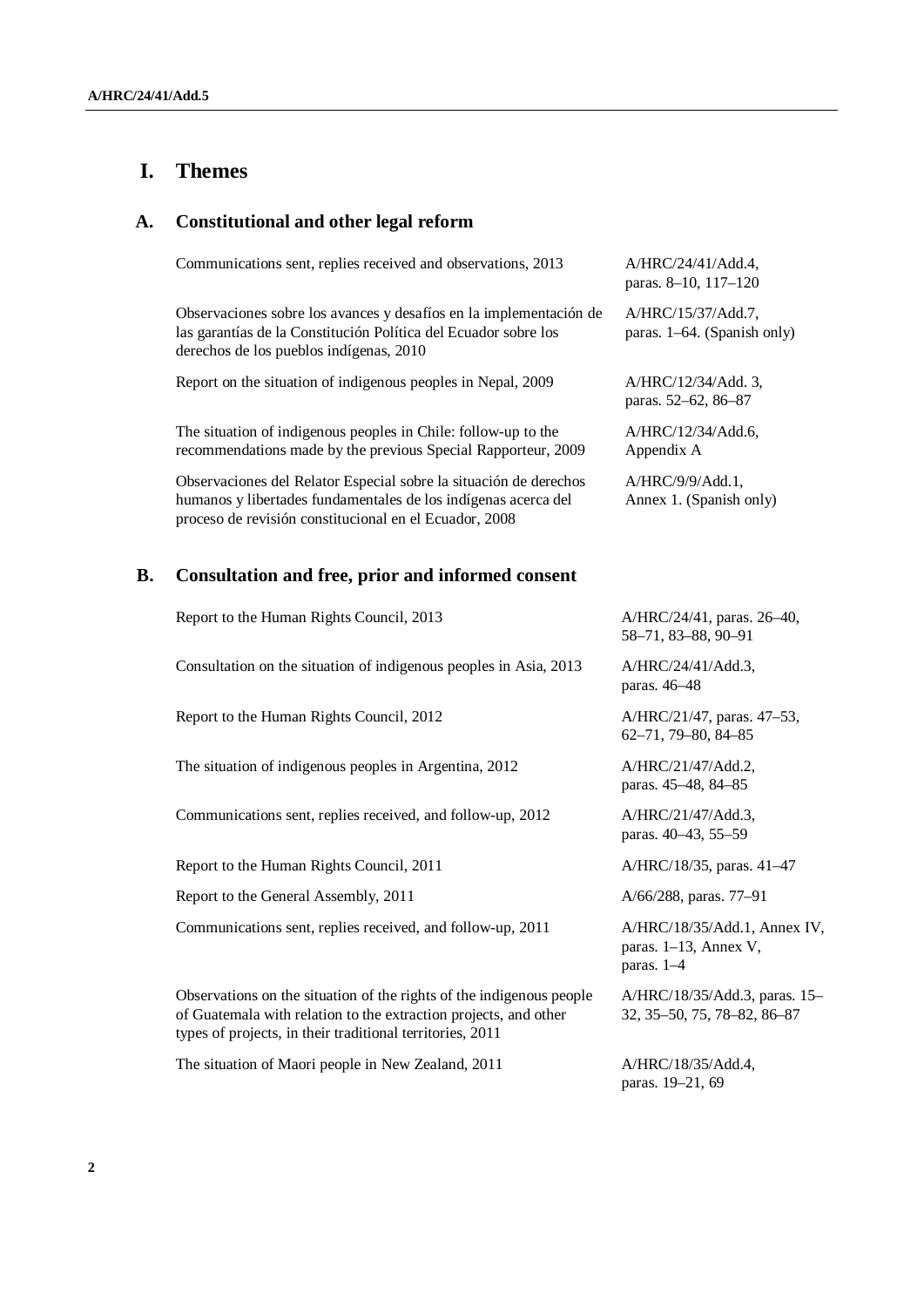The situation of indigenous peoples in the Republic of the Congo, 2011 Measures needed to secure indigenous and tribal peoples' land and related rights in Suriname, 2011 The situation of indigenous peoples affected by the Diquís hydroelectric project in Costa Rica, 2011 Report to the Human Rights Council, 2010 A/HRC/15/37, Cases examined by the Special Rapporteur, 2010 A/HRC/15/37/Add.1, paras. 65– The situation of indigenous peoples in Botswana, 2010 A/HRC/15/37/Add.2, The situation of indigenous peoples in Colombia: follow-up to the recommendations made by the previous Special Rapporteur, 2010 Observaciones sobre los avances y desafíos en la implementación de las garantías de la Constitución Política del Ecuador sobre los derechos de los pueblos indígenas, 2010 Preliminary note on the application of the principle of consultation with indigenous peoples in Guatemala and the case of the Marlin mine, 2010 Report to the Human Rights Council, 2009 A/HRC/12/34, Observations on the situation of the Charco la Pava community and other communities affected by the Chan 75 hydroelectric project in Panama, 2009 The situation of indigenous peoples in Chile: follow-up to the recommendations made by the previous Special Rapporteur, 2009 Observaciones del Relator Especial sobre la situación de derechos humanos y libertades fundamentales de los indígenas acerca del proceso de revisión constitucional en el Ecuador, 2008 **C. Corporate responsibility** Report to the Human Rights Council, 2013 A/HRC/24/41,

Communications sent, replies received and observations, 2013 A/HRC/24/41/Add.4,

Report to the General Assembly, 2011  $A/66/288$ , paras. 92–102

A/HRC/18/35/Add.5, paras. 48, 86

A/HRC/18/35/Add.7, paras. 19–23, 37–38

A/HRC/1835/Add.8, paras. 10–40

paras. 60–70, 87–90

95, 240–271, 316–339, 397–420

paras. 52–56, 90–92

A/HRC/15/37/Add.3, paras. 44–48, 78–79

A/HRC/15/37/Add.7, paras. 19–36, 55–59. (Spanish only)

A/HRC/15/37/Add.8, paras. 14–23

paras. 36–57, 61–74

A/HRC/12/34/Add.5, paras. 15–41, 65

A/HRC/12/34/Add.6, paras. 9– 23, 49–52, Appendix A, paras. 1–66

A/HRC/9/9/Add.1, Annex 1, paras. 33–40, 44. (Spanish only)

paras. 52–57, 89–90

paras. 11–16, 146–150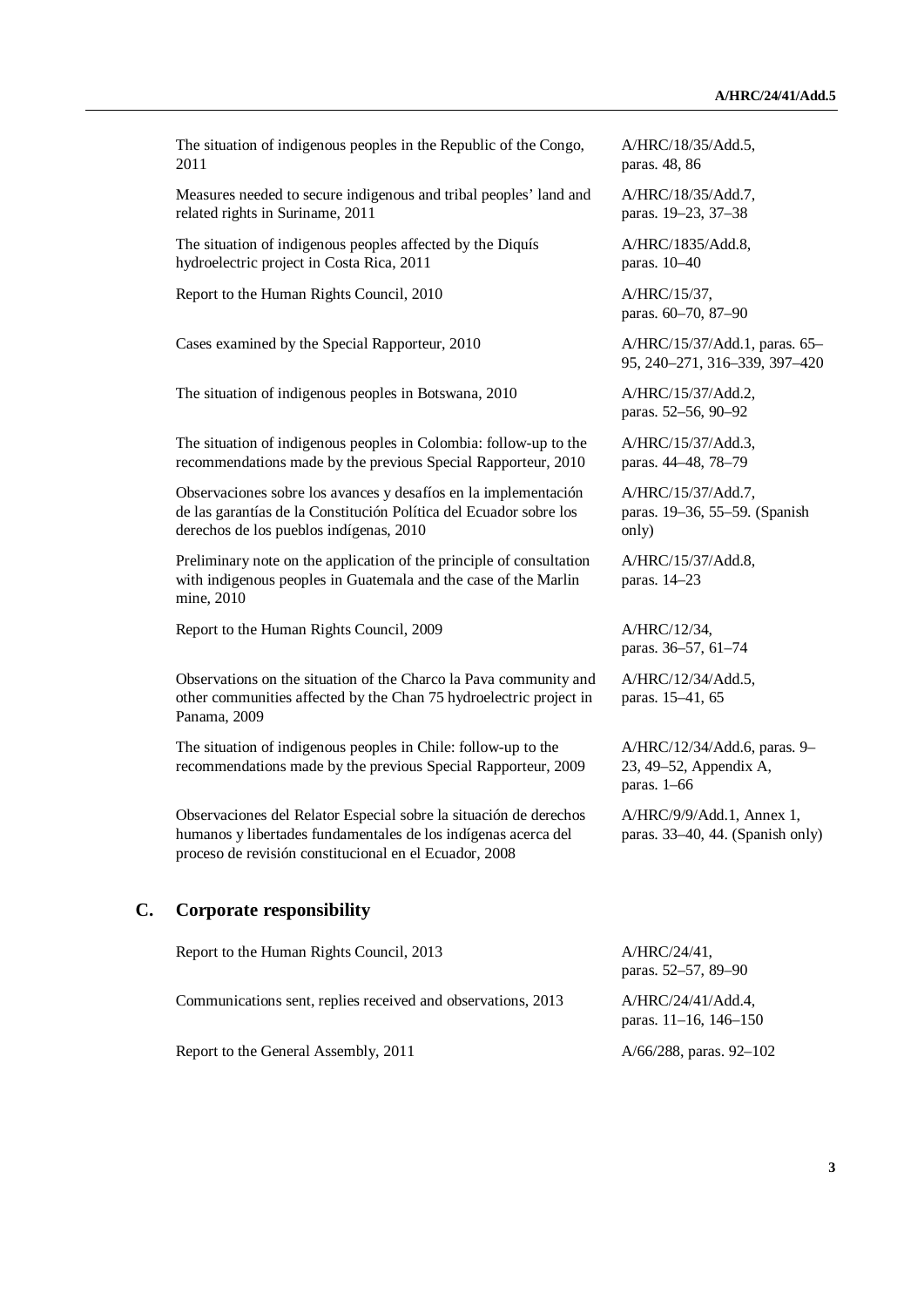Observations on the situation of the rights of the indigenous people of Guatemala with relation to the extraction projects, and other types of projects, in their traditional territories, 2011 Report to the Human Rights Council, 2010 A/HRC/15/37, paras. 26–91 Report to the Human Rights Council, 2009 A/HRC/12/34, Observations on the situation of the Charco la Pava community and other communities affected by the Chan 75 hydroelectric project in Panama, 2009 A/HRC/12/34/Add.5, paras. 54–59, 66 **D. Culture, language and religion**  Report to the Human Rights Council, 2013 A/HRC/24/41,

Communications sent, replies received and observations, 2013 A/HRC/24/41/Add.4,

Consultation on the situation of indigenous peoples in Asia, 2013 A/HRC/24/41/Add.3,

The situation of indigenous peoples in the United States of America, 2012

The situation of indigenous peoples in Argentina, 2012 A/HRC/21/47/Add.2,

Communications sent, replies received, and follow-up, 2012 A/HRC/21/47/Add.3,

Communications sent, replies received, and follow-up, 2011 A/HRC/18/35/Add.1,

The situation of the Sami people in the Sápmi region of Norway, Sweden and Finland, 2011

The situation of Maori people in New Zealand, 2011 A/HRC/18/35/Add.4,

The situation of indigenous peoples in the Republic of the Congo, 2011

The situation of Kanak people in New Caledonia, France, 2011 A/HRC/18/35/Add.6,

The situation of indigenous peoples in Botswana, 2010 A/HRC/15/37/Add.2,

Situation of indigenous peoples in the Russian Federation, 2010  $A/HRC/15/37/Add.5$ ,

A/HRC/18/35/Add.3, paras. 69–72, 89–93

paras. 54–57, 72–73

paras. 27–28, 35, 46, 73–74

paras. 153–156, 157–159

paras. 33, 55, 58

A/HRC/21/47/Add.1, paras. 11, 43–44, 90, 92

paras. 8, 65, 72, 107

paras. 75–85

Annex VIII, paras. 1–15, Annex IX, paras. 1–9, Annex X, paras. 1–28

A/HRC/18/35/Add.2, paras. 63–66, 88–89

paras. 58–60, 80–82

A/HRC/18/35/Add.5, paras. 44, 71–77

paras. 41–48, 82–83

paras. 30–47, 76–89

paras. 72–73, 92–94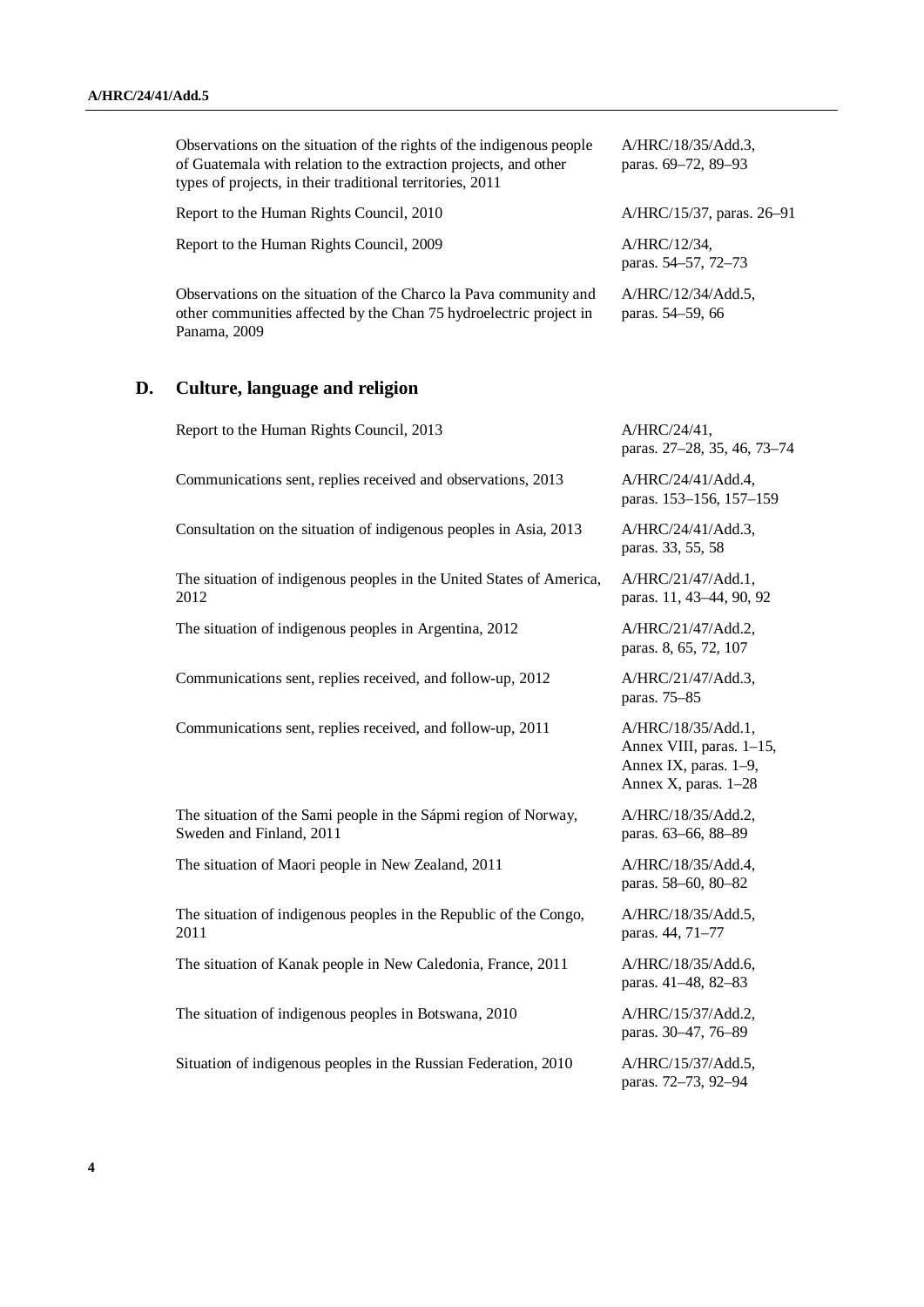Report on the situation of indigenous peoples in Nepal, 2009 A/HRC/12/34/Add. 3, paras. 42–44, 74, 91–94

## **E. Declaration on the Rights of Indigenous Peoples**

| Report to the General Assembly, 2012                                         | $A/67/301$ , paras. 26–32, 82                                    |
|------------------------------------------------------------------------------|------------------------------------------------------------------|
| The situation of indigenous peoples in the United States of America,<br>2012 | A/HRC/21/47/Add.1, paras. 79–<br>84, 93, 95–96, 99, 101, 106–107 |
| Report to the General Assembly, 2011                                         | $A/66/288$ , paras. 62–76                                        |
| Report to the General Assembly, 2010                                         | A/65/264, paras. 54–69, 83–88                                    |
| Report to the General Assembly, 2009                                         | $A/64/338$ , paras. 37–64, 68–75                                 |
| Report to the Human Rights Council, 2008                                     | A/HRC/9/9, paras. 18-90                                          |

## **F. Decolonization**

| The situation of indigenous peoples in the United States of America, | A/HRC/21/47/Add.1.                             |
|----------------------------------------------------------------------|------------------------------------------------|
| 2012                                                                 | paras. 63, 66                                  |
| The situation of Kanak people in New Caledonia, France, 2011         | A/HRC/18/35/Add.6.<br>paras. $14-17$ , $64-67$ |

# **G. Definition and recognition of indigenous peoples**

| Consultation on the situation of indigenous peoples in Asia, 2013 | $A/HRC/24/41/Add.3$ .<br>paras. 6–10, 31–32, 38–39 |
|-------------------------------------------------------------------|----------------------------------------------------|
| Communications sent, replies received, and follow-up, 2011        | $A/HRC/18/35/Add.1$ ,<br>Annex IX, paras. 1–9      |
| Cases examined by the Special Rapporteur, 2010                    | $A/HRC/15/37/Add.1$ ,<br>paras. 201-239, 421-455   |

## **H. Development with culture and identity**

| Report to the Human Rights Council, 2013                                  | $A/HRC/24/41$ , para. 8            |
|---------------------------------------------------------------------------|------------------------------------|
| The situation of indigenous peoples in the Republic of the Congo,<br>2011 | A/HRC/18/35/Add.5,<br>paras. 71–77 |
| Report to the General Assembly, 2010                                      | $A/65/264$ , paras. 24–36, 71–74   |

## **I. Education**

The situation of indigenous peoples in Namibia, 2013 A/HRC/24/41/Add.1, paras. 57–67, 92–94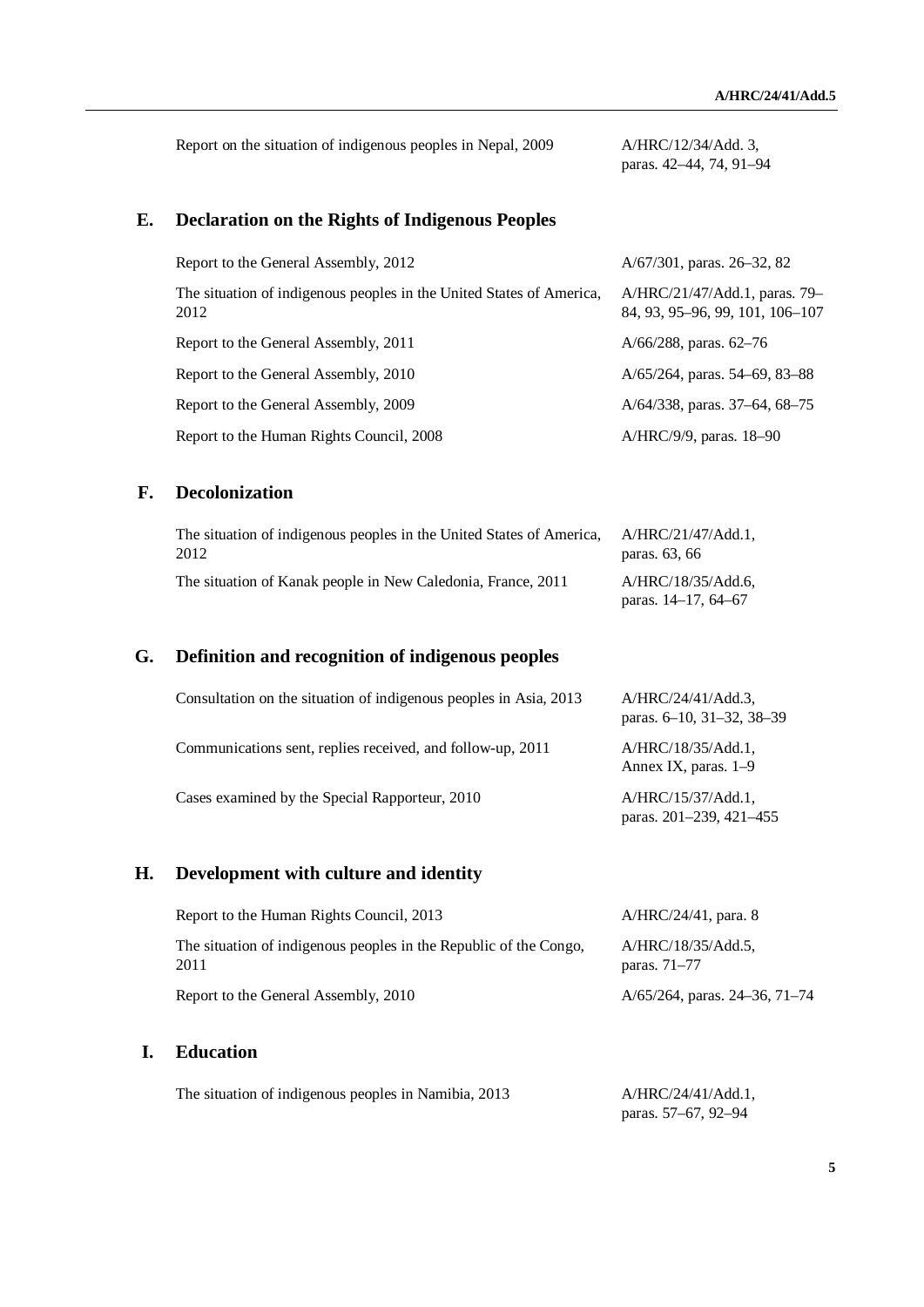| The situation of indigenous peoples in El Salvador, 2013                                                                           | A/HRC/24/41/Add.2,<br>paras. 55-58, 89-92     |
|------------------------------------------------------------------------------------------------------------------------------------|-----------------------------------------------|
| Consultation on the situation of indigenous peoples in Asia, 2013                                                                  | A/HRC/24/41/Add.3,<br>paras. 27, 56-57        |
| Communications sent, replies received and observations, 2013                                                                       | A/HRC/24/41/Add.4,<br>paras. 79-81            |
| The situation of the Sami people in the Sápmi region of Norway,<br>Sweden and Finland, 2011                                        | A/HRC/18/35/Add.2,<br>paras. 67-71, 88-89     |
| The situation of Maori people in New Zealand, 2011                                                                                 | A/HRC/18/35/Add.4,<br>paras. 58-60, 80        |
| The situation of indigenous peoples in the Republic of the Congo,<br>2011                                                          | A/HRC/18/35/Add.5,<br>paras. 21–25, 45, 76    |
| The situation of indigenous peoples in Botswana, 2010                                                                              | A/HRC/15/37/Add.2,<br>paras. 36-39, 81-85     |
| The situation of indigenous peoples in Colombia: follow-up to the<br>recommendations made by the previous Special Rapporteur, 2010 | A/HRC/15/37/Add.3,<br>paras. 53–54, 82        |
| Situation of indigenous peoples in Australia, 2010                                                                                 | A/HRC/15/37/Add.4,<br>paras. 35-37, 95-97     |
| Situation of indigenous peoples in the Russian Federation, 2010                                                                    | A/HRC/15/37/Add.5,<br>paras. 66-71, 92-94     |
| Report on the situation of human rights of indigenous peoples in<br>Brazil, 2009                                                   | A/HRC/12/34/Add.2,<br>paras. 66-69, 76, 87-89 |

# **J. Extractive industries, large-scale development projects and related issues**

| Report to the Human Rights Council, 2013                                     | $A/HRC/24/41$ , paras. 1–92                                                                                                                                    |
|------------------------------------------------------------------------------|----------------------------------------------------------------------------------------------------------------------------------------------------------------|
| Communications sent, replies received and observations, 2013                 | A/HRC/24/41/Add.4,<br>paras. 11–16, 74–78, 84–46,<br>$92 - 95, 96 - 105, 106 - 110,$<br>$111 - 116$ , $128 - 133$ , $134 - 136$ ,<br>$142 - 145$ , $168 - 170$ |
| Report to the Human Rights Council, 2012                                     | A/HRC/21/47,<br>paras. 34–76, 79–87                                                                                                                            |
| The situation of indigenous peoples in the United States of America,<br>2012 | $A/HRC/21/47/Add.1$ ,<br>paras. 41, 43, 60                                                                                                                     |
| The situation of indigenous peoples in Argentina, 2012                       | A/HRC/21/47/Add.2,<br>paras. 36–48, 91–94                                                                                                                      |
| Communications sent, replies received, and follow-up, 2012                   | A/HRC/21/47/Add.3<br>paras. 31–32, 40–43                                                                                                                       |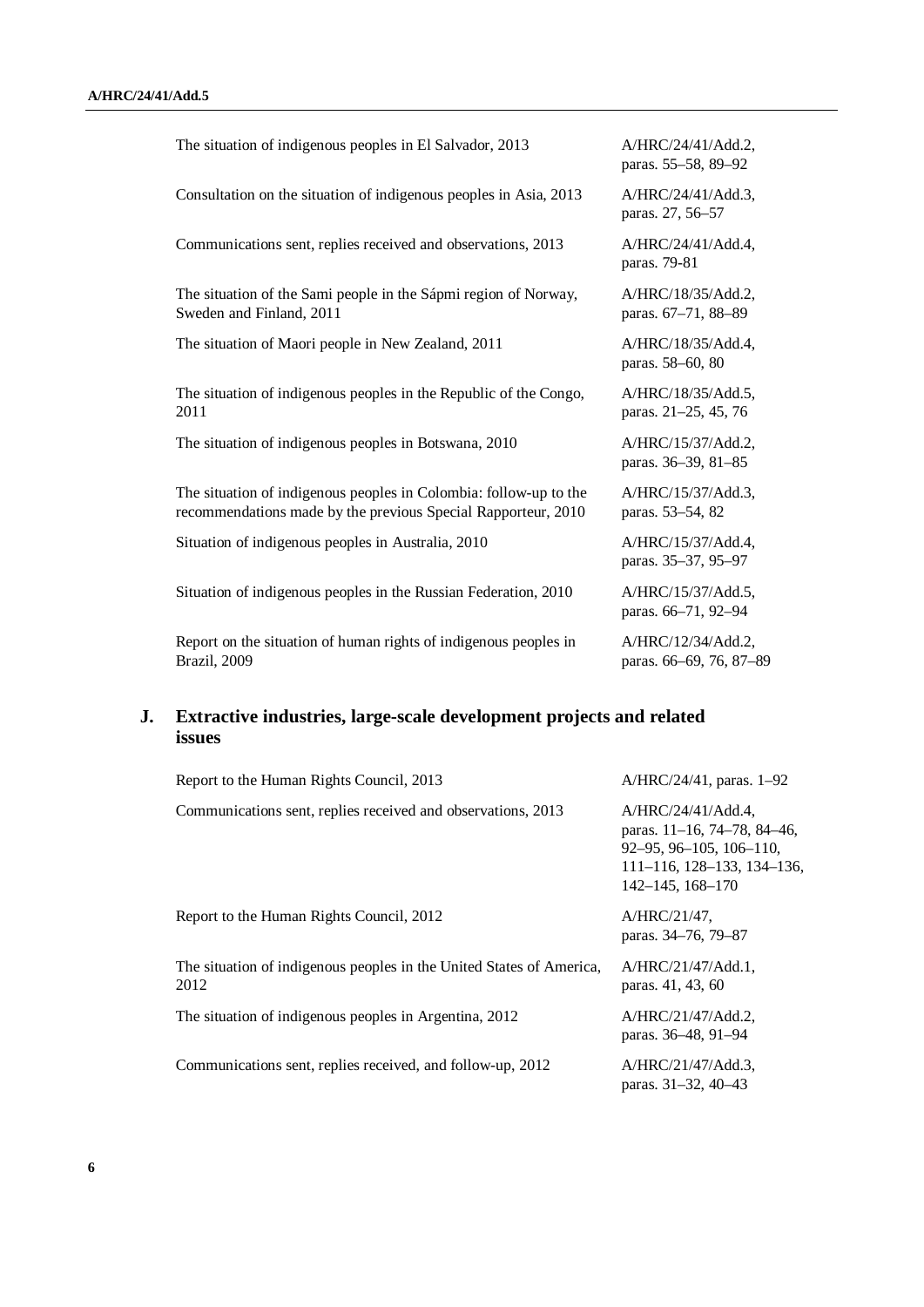Report to the Human Rights Council, 2011 A/HRC/18/35, paras. 22–80, 82–89 Report to the General Assembly, 2011 A/66/288, paras. 103–111 Communications sent, replies received, and follow-up, 2011 A/HRC/18/35/Add.1, Annex III, paras. 1–4, Annex IV, paras. 1–13, Annex V, paras. 1–4, Annex VIII, paras. 1–15 Observations on the situation of the rights of the indigenous people of Guatemala with relation to the extraction projects, and other types of projects, in their traditional territories, 2011 A/HRC/18/35/Add.3, paras. 1–93, Appendix The situation of Kanak people in New Caledonia, France, 2011 A/HRC/18/35/Add.6, paras. 35–40 The situation of indigenous peoples affected by the Diquís hydroelectric project in Costa Rica, 2011 A/HRC/1835/Add.8, paras. 1–49 Cases examined by the Special Rapporteur, 2010 A/HRC/15/37/Add.1, paras. 104–135, 291–300 Situation of indigenous peoples in the Russian Federation, 2010 A/HRC/15/37/Add.5, paras. 41–51, 85–87 Observaciones sobre los avances y desafíos en la implementación de las garantías de la Constitución Política del Ecuador sobre los derechos de los pueblos indígenas, 2010 A/HRC/15/37/Add.7, only) Preliminary note on the application of the principle of consultation with indigenous peoples in Guatemala and the case of the Marlin mine, 2010 A/HRC/15/37/Add.8, paras. 1–36 Report on the situation of human rights of indigenous peoples in Brazil, 2009 A/HRC/12/34/Add.2, paras. 55–58, 75 Observations on the situation of the Charco la Pava community and other communities affected by the Chan 75 hydroelectric project in Panama, 2009 A/HRC/12/34/Add.5, paras. 1–74 The situation of indigenous peoples in Chile: follow-up to the recommendations made by the previous Special Rapporteur, 2009 A/HRC/12/34/Add.6, paras. 33–39, 55–56 **K. Health**  The situation of indigenous peoples in Namibia, 2013 A/HRC/24/41/Add.1, paras. 68–73, 95–96 The situation of indigenous peoples in El Salvador, 2013 A/HRC/24/41/Add.2,

Consultation on the situation of indigenous peoples in Asia, 2013 A/HRC/24/41/Add.3,

paras. 37–45, 60–61. (Spanish

paras. 48–54, 85–88

paras. 28, 57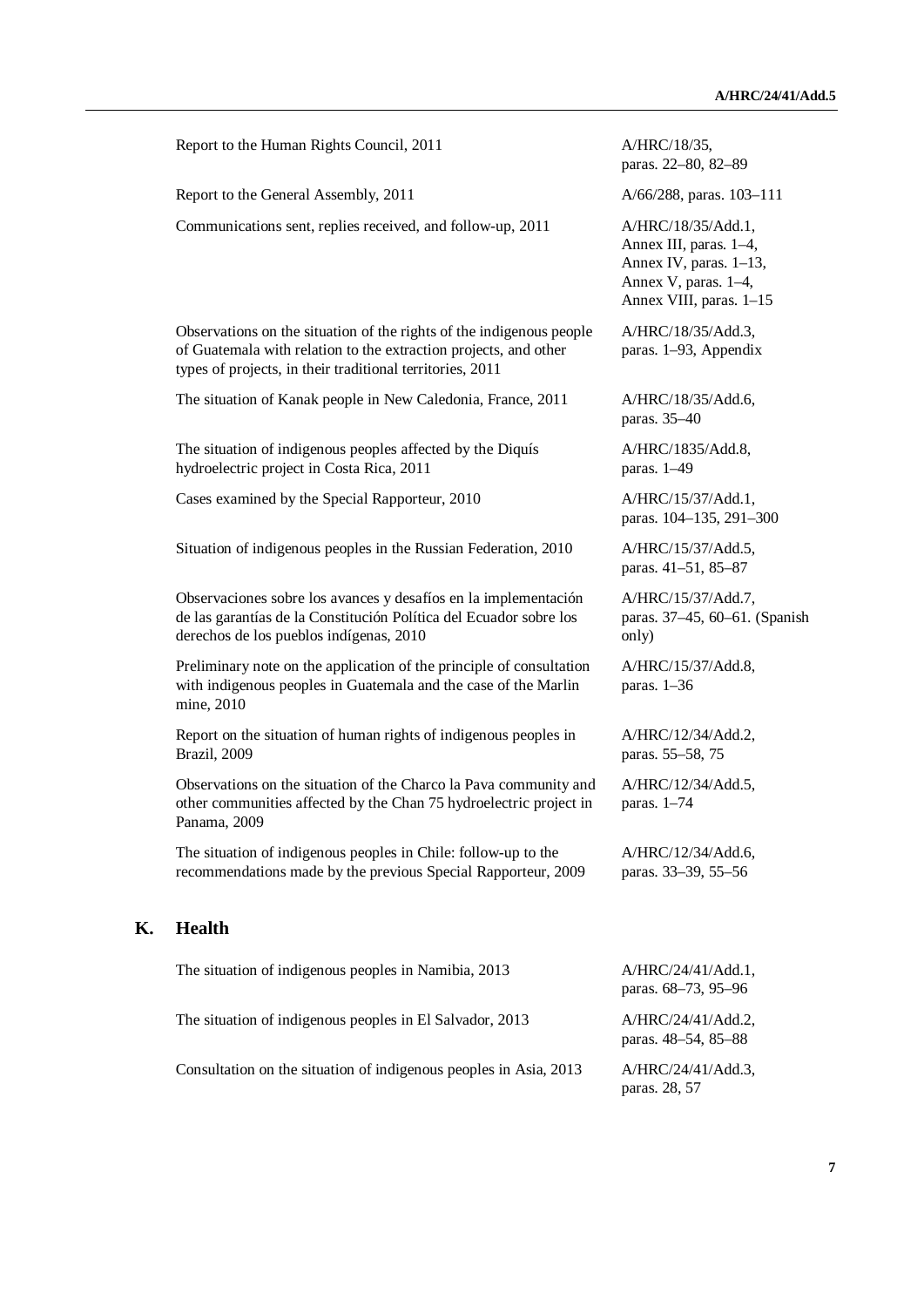The situation of indigenous peoples in Argentina, 2012 A/HRC/21/47/Add.2, paras. 68–72, 109–110 The situation of Maori people in New Zealand, 2011 A/HRC/18/35/Add.4, paras. 61, 82 The situation of indigenous peoples in the Republic of the Congo, 2011 A/HRC/18/35/Add.5, paras. 26–27, 46, 75 The situation of indigenous peoples in Botswana, 2010 A/HRC/15/37/Add.2, paras. 34–35, 81–82 Situation of indigenous peoples in Australia, 2010  $A/HRC/15/37/Add.4$ , paras. 33–34, 94 Situation of indigenous peoples in the Russian Federation, 2010 A/HRC/15/37/Add.5, paras. 74–78, 95–96 Report on the situation of human rights of indigenous peoples in Brazil, 2009 A/HRC/12/34/Add.2, paras. 62–65, 76, 86 **L. Justice, administration of and access to**  Consultation on the situation of indigenous peoples in Asia, 2013 A/HRC/24/41/Add.3, para. 36, 59 The situation of indigenous peoples in Argentina, 2012 A/HRC/21/47/Add.2, paras. 51–57, 98–104 The situation of Maori people in New Zealand, 2011 A/HRC/18/35/Add.4, paras. 62–63, 83 The situation of Kanak people in New Caledonia, France, 2011 A/HRC/18/35/Add.6, paras. 20–23, 68–71 Cases examined by the Special Rapporteur, 2010 A/HRC/15/37/Add.1, paras. 9–29 Situation of indigenous peoples in Australia, 2010  $A/HRC/15/37/Add.4$ , paras. 50–52, 102–105 Observaciones sobre los avances y desafíos en la implementación de las garantías de la Constitución Política del sobre los derechos de los pueblos indígenas, 2010 A/HRC/15/37/Add.7, paras. 6–18, 54 (Spanish only) **M. Lands, territories and natural resources**  Report to the Human Rights Council, 2013 A/HRC/24/41, paras. 1–92 The situation of indigenous peoples in Namibia, 2013 A/HRC/24/41/Add.1,

The situation of indigenous peoples in El Salvador, 2013 A/HRC/24/41/Add.2,

paras. 18–49, 77–86

paras. 37–41, 77–81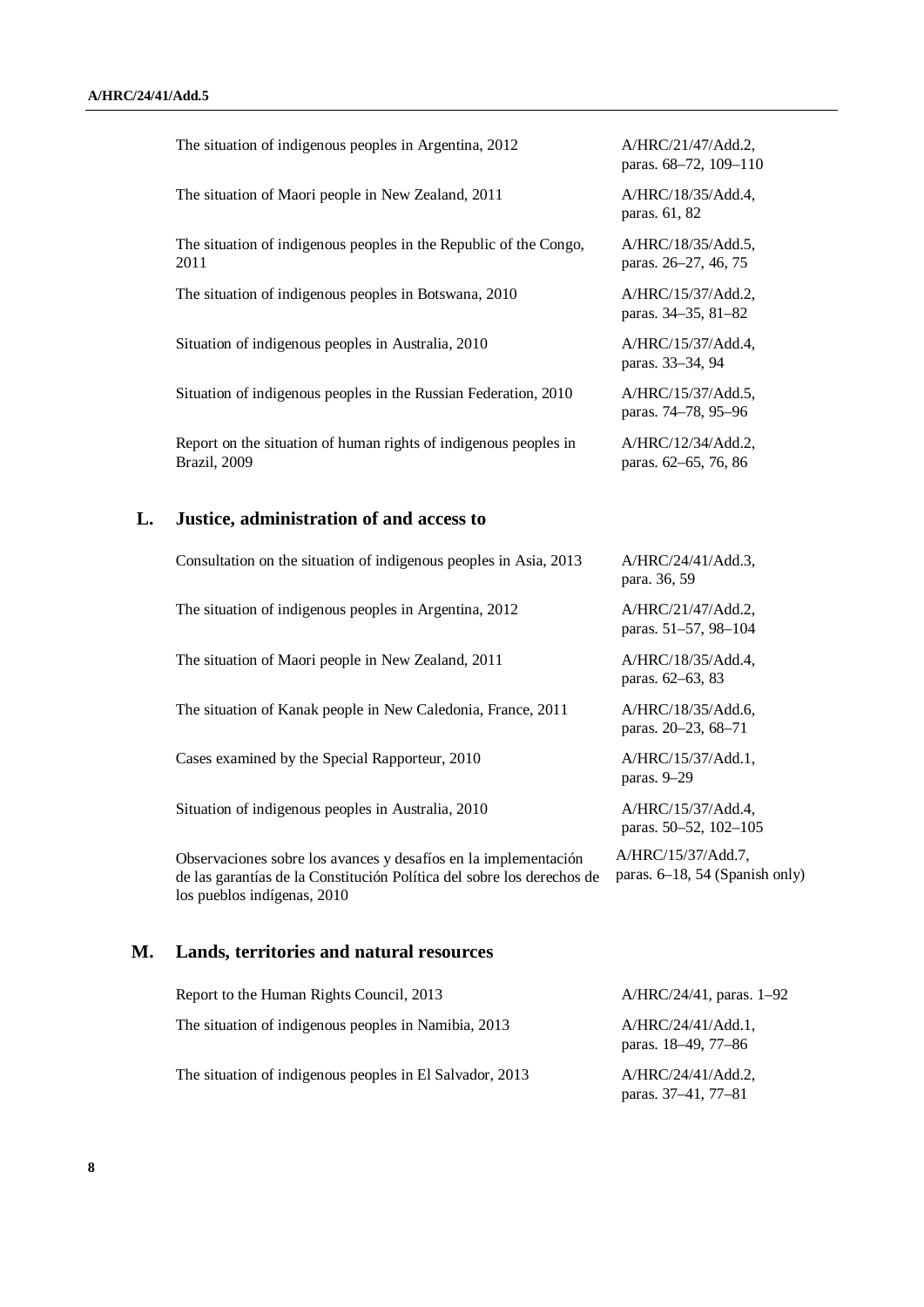Communications sent, replies received and observations, 2013 A/HRC/24/41/Add.4,

The situation of indigenous peoples in the United States of America, 2012

The situation of indigenous peoples in Argentina, 2012 A/HRC/21/47/Add.2,

Report to the General Assembly, 2011 A/66/288, paras. 96–98

Communications sent, replies received, and follow-up, 2011 A/HRC/18/35/Add.1,

The situation of the Sami people in the Sápmi region of Norway, Sweden and Finland, 2011

Observations on the situation of the rights of the indigenous people of Guatemala with relation to the extraction projects, and other types of projects, in their traditional territories, 2011

The situation of indigenous peoples in the Republic of the Congo, 2011

The situation of Kanak people in New Caledonia, France, 2011 A/HRC/18/35/Add.6,

Measures needed to secure indigenous and tribal peoples' land and related rights in Suriname, 2011

Report to the Human Rights Council, 2010 A/HRC/15/37, paras. 53–59, 86

Cases examined by the Special Rapporteur, 2010 A/HRC/15/37/Add.1,

The situation of indigenous peoples in Botswana, 2010 A/HRC/15/37/Add.2,

The situation of indigenous peoples in Colombia: follow-up to the recommendations made by the previous Special Rapporteur, 2010

Situation of indigenous peoples in Australia, 2010 A/HRC/15/37/Add.4,

Situation of indigenous peoples in the Russian Federation, 2010 A/HRC/15/37/Add.5,

Report on the situation of human rights of indigenous peoples in Brazil, 2009

Report on the situation of indigenous peoples in Nepal, 2009 A/HRC/12/34/Add. 3,

paras. 11–16, 25–27, 28–29, 84–86, 124–127, 142–145, 151–152, 164–167

A/HRC/21/47/Add.1, paras. 37–42, 90

paras. 21–50, 86–97

Annex II, paras. 1–7, Annex VI, paras. 1–28, Annex VII, paras. 1–17

A/HRC/18/35/Add.2, paras. 46–62, 79–87

A/HRC/18/35/Add.3, paras. 57–63

A/HRC/18/35/Add.5, paras. 33–38, 47, 78–82

paras. 29–40, 77–81

A/HRC/18/35/Add.7, paras. 1–41

paras. 9–29, 65–95, 104–168, 240–271, 316–339, 397–420, 421–455

paras. 57–63, 86–89

A/HRC/15/37/Add.3, paras. 36–43, 73–77

paras. 20–31, 84–90

paras. 30–40, 83–84

A/HRC/12/34/Add.2, paras. 36–54, 72–74, 83–85

paras. 30–41, 90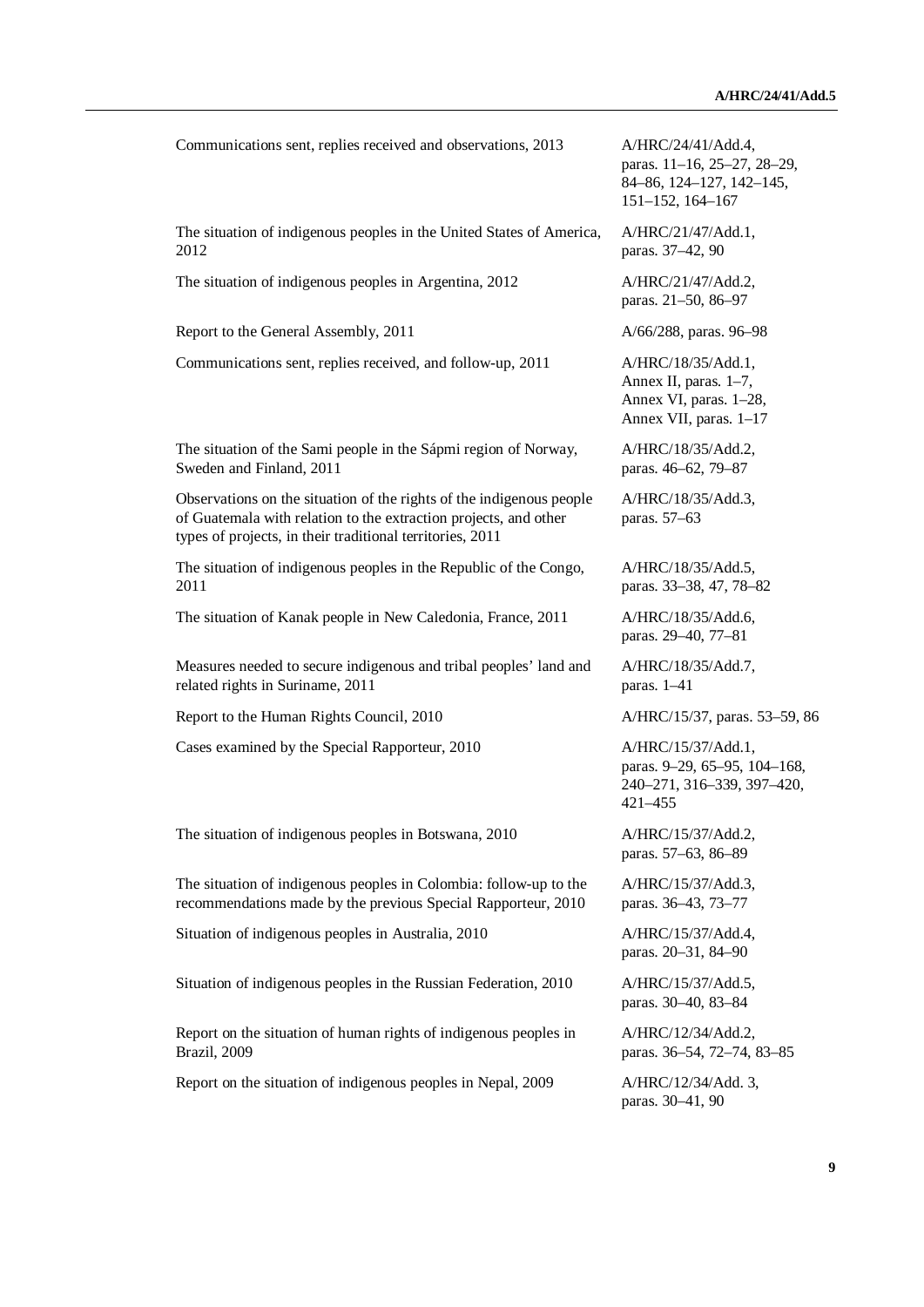Observations on the situation of the Charco la Pava community and other communities affected by the Chan 75 hydroelectric project in Panama, 2009

The situation of indigenous peoples in Chile: follow-up to the recommendations made by the previous Special Rapporteur, 2009

Observaciones del Relator Especial sobre la situación de derechos humanos y libertades fundamentales de los indígenas acerca del proceso de revisión constitucional en el Ecuador, 2008

A/HRC/12/34/Add.5, paras. 42–50, 62, 70

A/HRC/12/34/Add.6, paras. 24– 32, 40–47, 53–54, 57–62

A/HRC/9/9/Add.1, Annex 1, paras. 23–32 (Spanish only)

## **N. Participation in decision-making and self-governance (see also Self-Determination**

| О. | Security, conflict and militarization                                                                                           |                                                               |
|----|---------------------------------------------------------------------------------------------------------------------------------|---------------------------------------------------------------|
|    | The situation of indigenous peoples in Chile: follow-up to the<br>recommendations made by the previous Special Rapporteur, 2009 | A/HRC/12/34/Add.6,<br>paras. $18 - 23$                        |
|    | Report on the situation of indigenous peoples in Nepal, 2009                                                                    | A/HRC/12/34/Add. 3, paras. 27-<br>29, 52-58, 81-82, 86-87, 89 |
|    | Situation of indigenous peoples in the Russian Federation, 2010                                                                 | A/HRC/15/37/Add.5,<br>paras. 52-58, 88-90                     |
|    | The situation of indigenous peoples in Botswana, 2010                                                                           | A/HRC/15/37/Add.2,<br>paras. 48-51, 90-92                     |
|    | Report to the General Assembly, 2010                                                                                            | A/65/264, paras. 37–53, 75–82                                 |
|    | The situation of Kanak people in New Caledonia, France, 2011                                                                    | A/HRC/18/35/Add.6,<br>paras. 24-28, 72-76                     |
|    | The situation of indigenous peoples in the Republic of the Congo,<br>2011                                                       | A/HRC/18/35/Add.5,<br>paras. 29–32, 83–92                     |
|    | Communications sent, replies received and observations, 2013                                                                    | A/HRC/24/41/Add.4,<br>paras. 117-120, 139-141                 |
|    | Consultation on the situation of indigenous peoples in Asia, 2013                                                               | A/HRC/24/41/Add.3,<br>paras. 34-35, 60                        |
|    | The situation of indigenous peoples in El Salvador, 2013                                                                        | A/HRC/24/41/Add.2,<br>paras. 32-36, 72-76                     |
|    | The situation of indigenous peoples in Namibia, 2013                                                                            | A/HRC/24/41/Add.1,<br>paras. 50–56, 87–91                     |
|    | Report to the Human Rights Council, 2013                                                                                        | A/HRC/24/41, paras. 49-51, 90                                 |

Consultation on the situation of indigenous peoples in Asia, 2013 A/HRC/24/41/Add.3, paras. 21–25, 50–53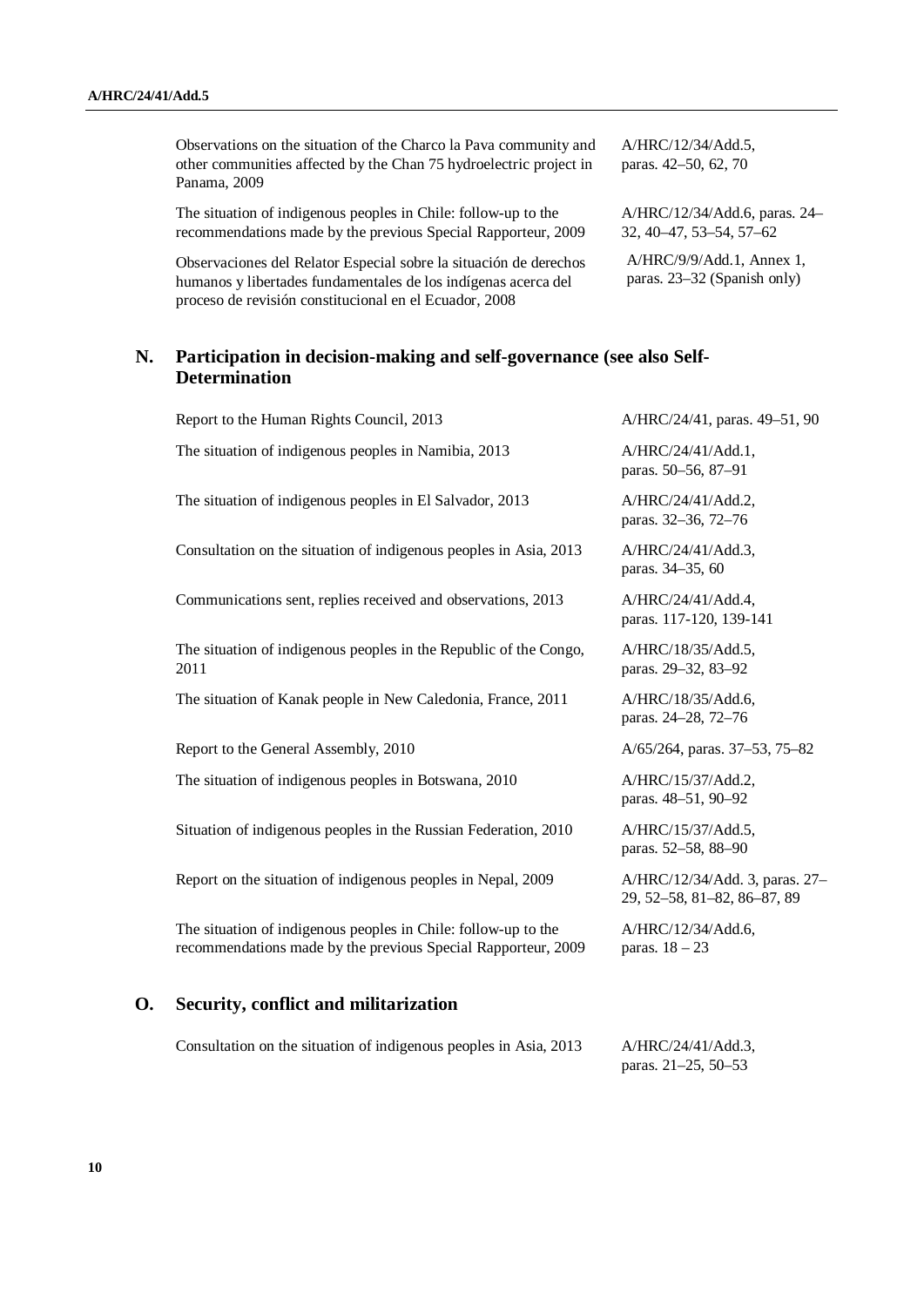Communications sent, replies received and observations, 2013 A/HRC/24/41/Add.4,

Communications sent, replies received, and follow-up, 2011 A/HRC/18/35/Add.1, Annex I,

Observations on the situation of the rights of the indigenous people of Guatemala with relation to the extraction projects, and other types of projects, in their traditional territories, 2011

Cases examined by the Special Rapporteur, 2010 A/HRC/15/37/Add.1,

The situation of indigenous peoples in Colombia: follow-up to the recommendations made by the previous Special Rapporteur, 2010

Preliminary note on the application of the principle of consultation with indigenous peoples in Guatemala and the case of the Marlin mine, 2010

Observations on the situation of the Charco la Pava community and other communities affected by the Chan 75 hydroelectric project in Panama, 2009

The situation of indigenous peoples in Chile: follow-up to the recommendations made by the previous Special Rapporteur, 2009

Observations on the situation of the indigenous peoples of the Amazon region and the events of 5 June and the following days in Bagua and Utcubamba provinces, Peru, 2009

paras. 25–27, 28–29, 30–33, 53– 58, 59–62, 63–68, 74–78, 79–81, 87–91, 96–105, 134–136, 137– 138, 164–167, 168–170

paras. 1–9, Annex II, paras. 1–7, Annex V, 1–4

A/HRC/18/35/Add.3, paras. 64–67, 85

paras. 136–168, 340–378

A/HRC/15/37/Add.3, paras. 13–35, 59–72

A/HRC/15/37/Add.8, paras. 5–13, 28

A/HRC/12/34/Add.5, paras. 51–53, 63, 71–72

A/HRC/12/34/Add.6, paras. 40–47, 57–62

A/HRC/12/34/Add.8, paras. 1–57

## **P. Self-determination (see also Participation in decision-making and selfgovernance)**

| Report to the Human Rights Council, 2013                                                    | A/HRC/24/41, paras. 8-11, 82              |
|---------------------------------------------------------------------------------------------|-------------------------------------------|
| Report to the Human Rights Council, 2012                                                    | A/HRC/21/47,<br>paras. 29–33, 75, 87      |
| The situation of indigenous peoples in the United States of America,<br>2012                | $A/HRC/21/47/Add.1$ ,<br>paras. 50–55, 92 |
| The situation of the Sami people in the Sápmi region of Norway,<br>Sweden and Finland, 2011 | A/HRC/18/35/Add.2,<br>paras. 32–45, 74–78 |
| Report to the General Assembly, 2010                                                        | $A/65/264$ , paras. 31–36, 74             |
| Situation of indigenous peoples in Australia, 2010                                          | A/HRC/15/37/Add.4,<br>paras. 53–65, 91–93 |
| Report to the Human Rights Council, 2009                                                    | A/HRC/12/34, paras. 41, 62                |
|                                                                                             |                                           |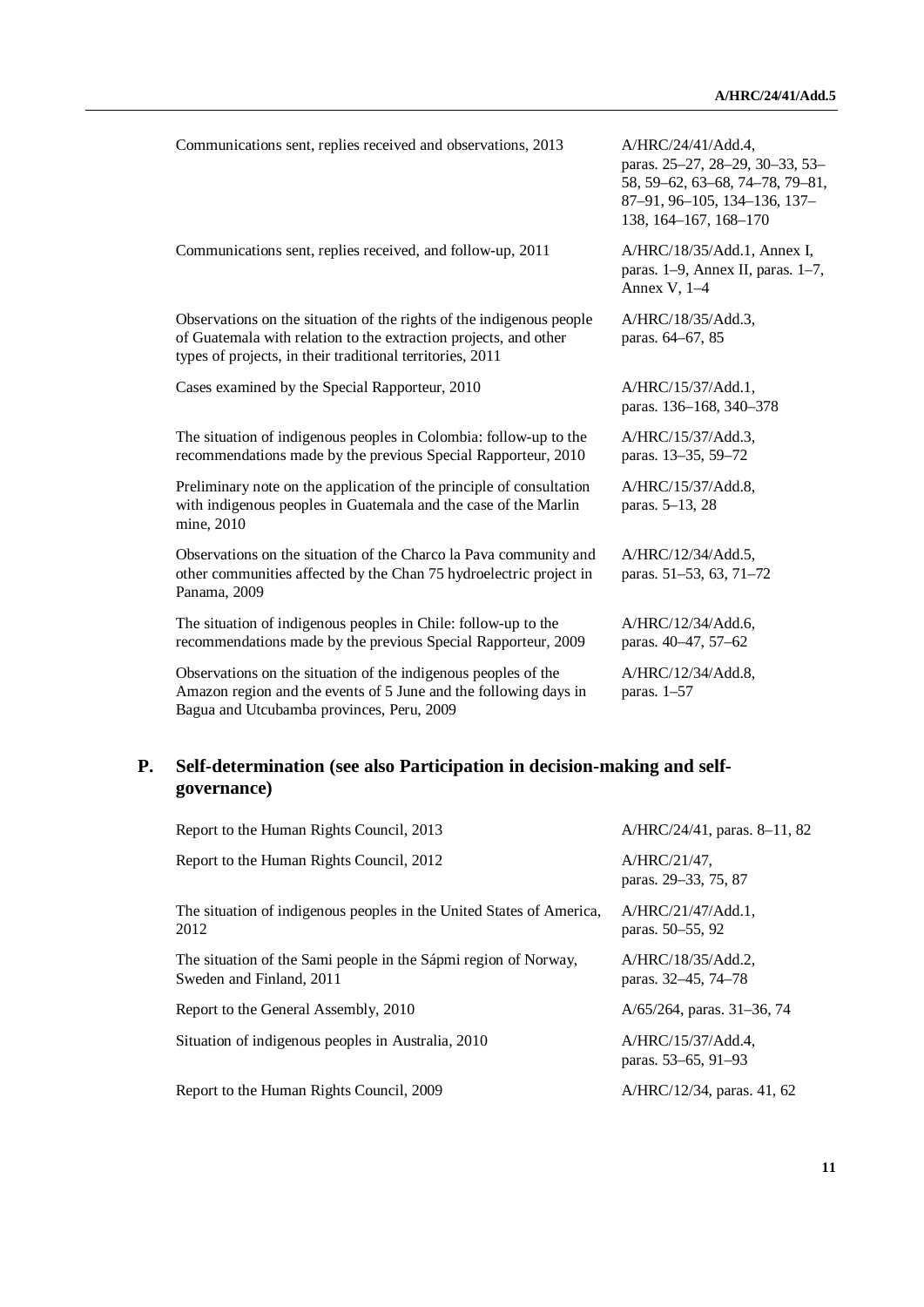Report on the situation of human rights of indigenous peoples in Brazil, 2009 Report on the situation of indigenous peoples in Nepal, 2009 A/HRC/12/34/Add. 3, Report to the Human Rights Council, 2008 A/HRC/9/9, paras. 36–37, 89

### **Q. Social and economic issues**

Report to the Human Rights Council, 2013 A/HRC/24/41,

The situation of indigenous peoples in El Salvador, 2013 A/HRC/24/41/Add.2,

Consultation on the situation of indigenous peoples in Asia, 2013 A/HRC/24/41/Add.3,

Communications sent, replies received and observations, 2013 A/HRC/24/41/Add.4,

The situation of indigenous peoples in Argentina, 2012 A/HRC/21/47/Add.2, paras. 58–

Communications sent, replies received, and follow-up, 2012 A/HRC/21/47/Add.3,

The situation of Maori people in New Zealand, 2011 A/HRC/18/35/Add.4,

The situation of indigenous peoples in the Republic of the Congo, 2011

The situation of Kanak people in New Caledonia, France, 2011 A/HRC/18/35/Add.6,

Cases examined by the Special Rapporteur, 2010 A/HRC/15/37/Add.1,

The situation of indigenous peoples in Botswana, 2010 A/HRC/15/37/Add.2,

The situation of indigenous peoples in Colombia: follow-up to the recommendations made by the previous Special Rapporteur, 2010

Situation of indigenous peoples in Australia, 2010  $A/HRC/15/37/Add.4$ ,

Observations on the Northern Territory Emergency Response in Australia, 2010

Situation of indigenous peoples in the Russian Federation, 2010 A/HRC/15/37/Add.5,

A/HRC/12/34/Add.2, paras. 21–25, 71, 78–82

paras. 59–74, 88

paras. 4, 13–14, 42, 63, 66, 76

paras. 42–47, 82–84

paras. 26, 29–30, 54–55

paras. 34-41, 42-46, 47-52

59, 73–78, 105, 111–113

paras. 25–27

paras. 57, 64–65, 84–85

A/HRC/18/35/Add.5, paras. 10–20, 28, 42–43, 60–77

paras. 49–58, 84–88

paras. 104–135

paras. 30–39, 78–85

A/HRC/15/37/Add.3, paras. 49–52, 80–81, 83

paras. 38–44, 98–100

A/HRC/15/37/Add.4, Appendix B

paras. 59–65, 91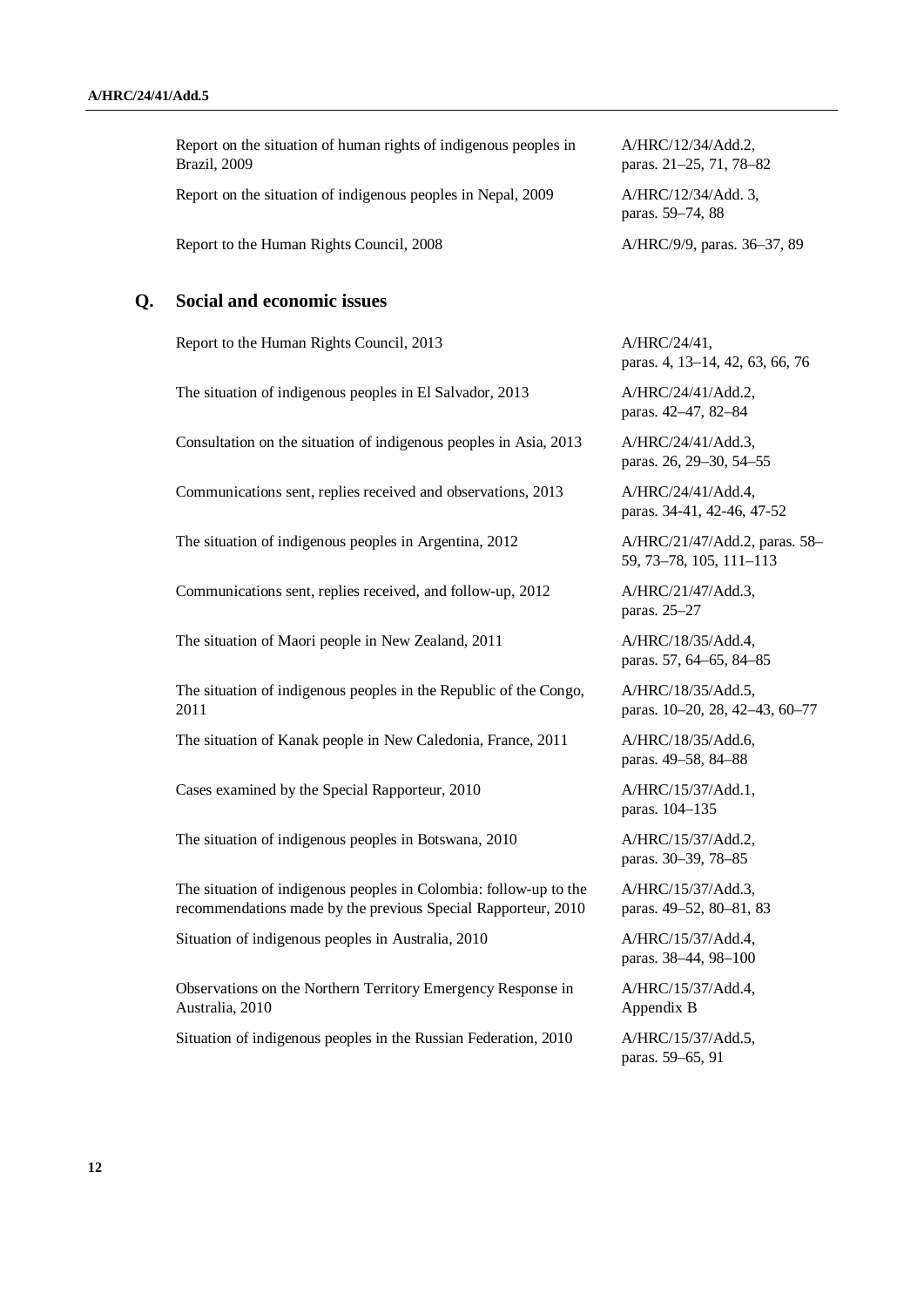## **R. Treaties, agreements and other constructive arrangements**

| Communications sent, replies received and observations, 2013 | A/HRC/24/41/Add.4,<br>paras. 121–123      |
|--------------------------------------------------------------|-------------------------------------------|
| The situation of Maori people in New Zealand, 2011           | A/HRC/18/35/Add.4.<br>paras. 7–45, 68–76  |
| The situation of Kanak people in New Caledonia, France, 2011 | A/HRC/18/35/Add.6,<br>paras. 10-13, 64-67 |

## **S. United Nations system**

Report to the General Assembly, 2012 A/67/301, paras. 21–95

paras. 45–47, 95

### **T. Voluntary isolation or initial contact, indigenous peoples in**

| Observaciones sobre los avances y desafíos en la implementación<br>de las garantías de la Constitución Política del Ecuador sobre los | A/HRC/15/37/Add.7.<br>paras. 46–52, 62–64. (Spanish |
|---------------------------------------------------------------------------------------------------------------------------------------|-----------------------------------------------------|
| derechos de los pueblos indígenas, 2010                                                                                               | only)                                               |
| Communications sent, replies received and observations, 2013                                                                          | A/HRC/24/41/Add.4.<br>paras. 82–83, 128–133         |

# **U. Women, children and families**

| The situation of indigenous peoples in El Salvador, 2013                     | A/HRC/24/41/Add.2, para. 54                   |
|------------------------------------------------------------------------------|-----------------------------------------------|
| Communications sent, replies received and observations, 2013                 | A/HRC/24/41/Add.4<br>paras. 160–163           |
| The situation of indigenous peoples in the United States of America,<br>2012 | $A/HRC/21/47/Add.1$ ,<br>paras. 36, 45–47, 98 |
| The situation of indigenous peoples in Argentina, 2012                       | A/HRC/21/47/Add.2<br>paras. 66–67, 108        |
| The situation of Kanak people in New Caledonia, France, 2011                 | A/HRC/18/35/Add.6,<br>paras. 59–63, 89–91     |
| Situation of indigenous peoples in Australia, 2010                           | A/HRC/15/37/Add.4,<br>paras. 45–49, 101       |
| Report on the situation of indigenous peoples in Nepal, 2009                 | A/HRC/12/34/Add. 3,                           |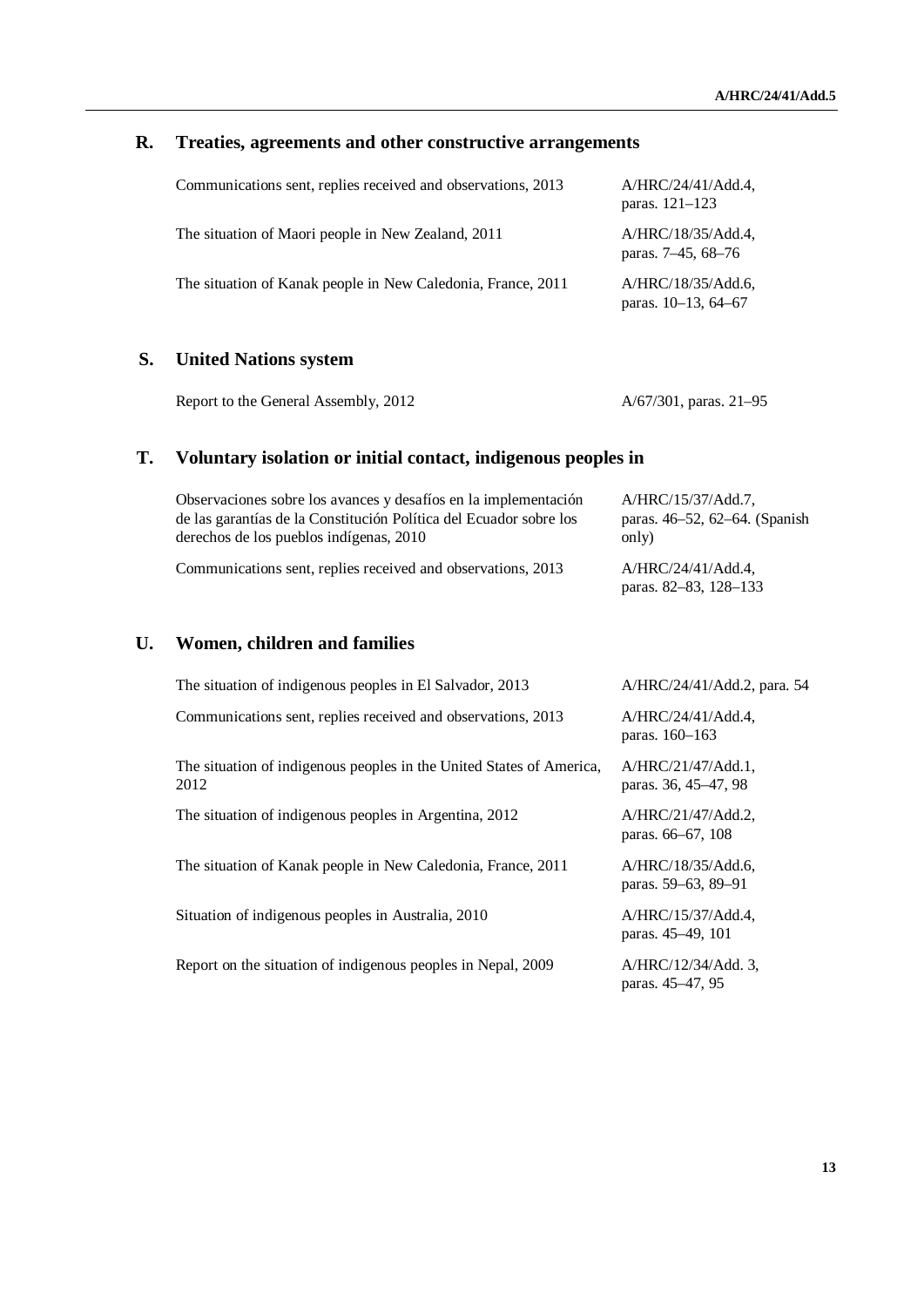## **II. Reports by region**

### **A. Africa**

The situation of indigenous peoples in Namibia, 2013 A/HRC/24/41/Add.1 Communications sent, replies received and observations, 2013 A/HRC/24/41/Add.4 Communications sent, replies received and follow-up, 2012 A/HRC/21/47/Add.3 (Ethiopia) Communications sent, replies received and follow-up, 2011 A/HRC/18/35/Add.1 The situation of indigenous peoples in the Republic of the Congo, 2011 Cases examined by the Special Rapporteur, 2010 A/HRC/15/37/Add.1 The situation of indigenous peoples in Botswana, 2010 A/HRC/15/37/Add.2 Summary of communications transmitted and replies received, 2009 A/HRC/12/34/Add. 1

#### **B. Asia and Oceania**

Consultation on the situation of indigenous peoples in Asia, 2013 A/HRC/24/41/Add.3 Communications sent, replies received and observations, 2013 A/HRC/24/41/Add.4

Communications sent, replies received and follow-up, 2012 A/HRC/21/47/Add.3

Communications sent, replies received and follow-up, 2011 A/HRC/18/35/Add.1

The situation of Maori people in New Zealand, 2011 A/HRC/18/35/Add.4 The situation of Kanak people in New Caledonia, France, 2011 A/HRC/18/35/Add.6 Cases examined by the Special Rapporteur, 2010 A/HRC/15/37/Add.1 (Australia,

Situation of indigenous peoples in Australia, 2010 A/HRC/15/37/Add.4

(Botswana, Cameroon, Ethiopia, Kenya, Tanzania)

(Ethiopia, Kenya)

A/HRC/18/35/Add.5

(Kenya, Tanzania, Uganda)

(Ethiopia, Libyan Arab Jamahiriya, Niger, Tanzania, Uganda)

(Bangladesh, Nepal, New Zealand, Philippines)

(Australia, Bangladesh, China, Indonesia, Philippines)

(Cambodia, China, India, Malaysia, Thailand)

Bangladesh, Cambodia, China, India, Malaysia, Nepal, Thailand)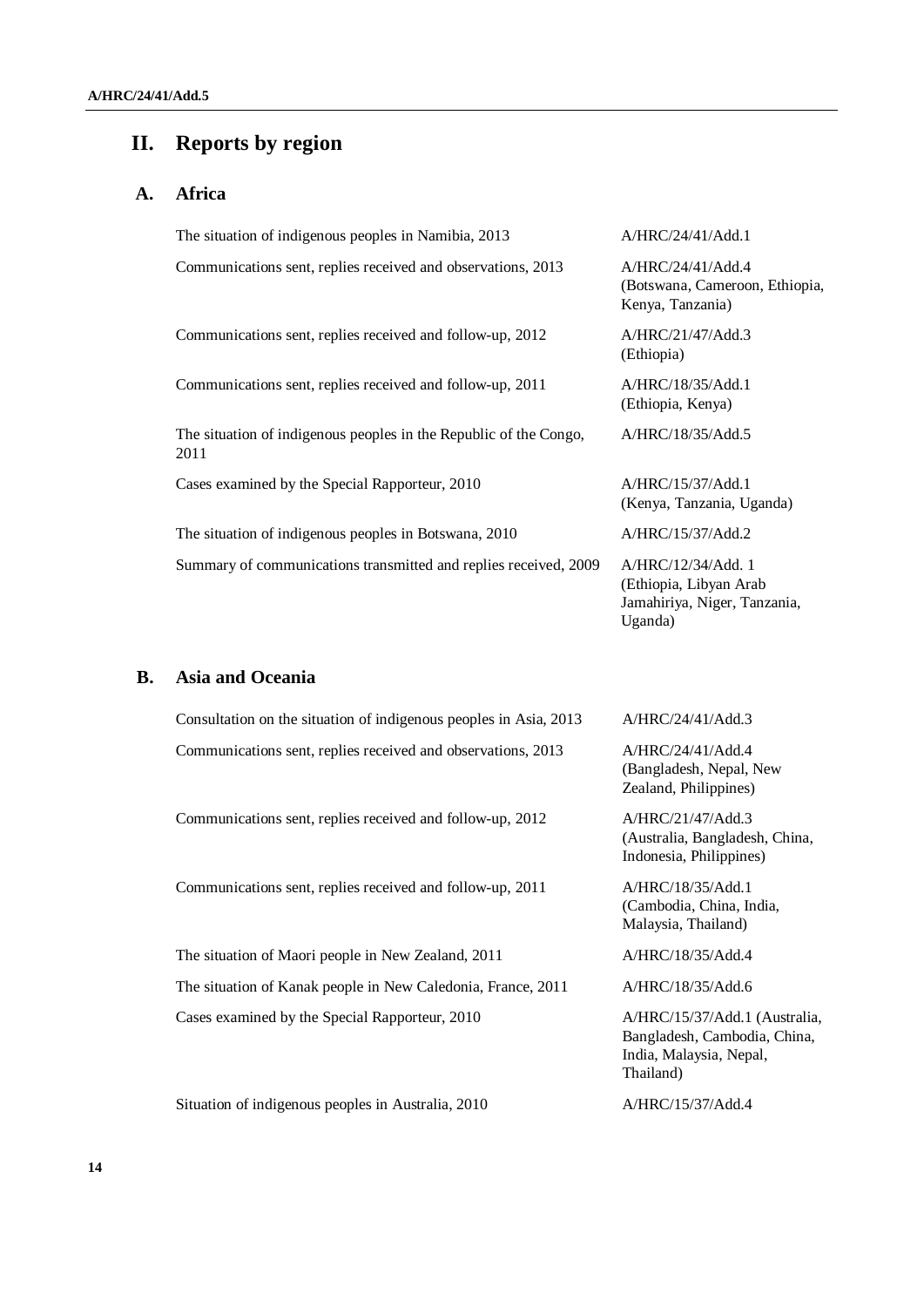Observations on the Northern Territory Emergency Response in Australia, 2010

Summary of communications transmitted and replies received, 2009 A/HRC/12/34/Add. 1

Report on the situation of indigenous peoples in Nepal, 2009 A/HRC/12/34/Add. 3

Summary of cases transmitted to Governments and replies received, 2008

#### **C. Europe**

Communications sent, replies received and observations, 2013 A/HRC/24/41/Add.4

Communications sent, replies received, and follow-up, 2012 A/HRC/21/47/Add.3

The situation of the Sami people in the Sápmi region of Norway, Sweden and Finland, 2011

Cases examined by the Special Rapporteur, 2010 A/HRC/15/37/Add.1 (Sweden)

Situation of indigenous peoples in the Russian Federation, 2010 A/HRC/15/37/Add.5

Summary of communications transmitted and replies received, 2009

#### **D. Latin America**

The situation of indigenous peoples in El Salvador, 2013 A/HRC/24/41/Add.2 Communications sent, replies received and observations, 2013 A/HRC/24/41/Add.4 (

The situation of indigenous peoples in Argentina, 2012 A/HRC/21/47/Add.2 Communications sent, replies received and follow-up, 2012 A/HRC/21/47/Add.3

Communications sent, replies received and follow-up, 2011 A/HRC/18/35/Add.1

A/HRC/15/37/Add.4, Appendix B, paras.  $1 - 66$ 

(Bangladesh, Cambodia, India, Indonesia, Lao People's Democratic Republic, Malaysia, Papua New Guinea, Philippines, Thailand, Viet Nam)

A/HRC/9/9/Add.1 (Philippines, Thailand)

(Russian Federation)

(Finland, France)

A/HRC/18/35/Add.2

A/HRC/12/34/Add. 1 (Norway, Sweden)

Argentina, Brazil, Chile, Colombia, Costa Rica, Ecuador, Guatemala, Mexico, Nicaragua, Peru, Suriname, Venezuela)

(Bolivia (Plurinational State of), Brazil, Chile, Costa Rica, Guatemala, Panama, Peru)

(Chile, Costa Rica, Guatemala, Mexico, Panama)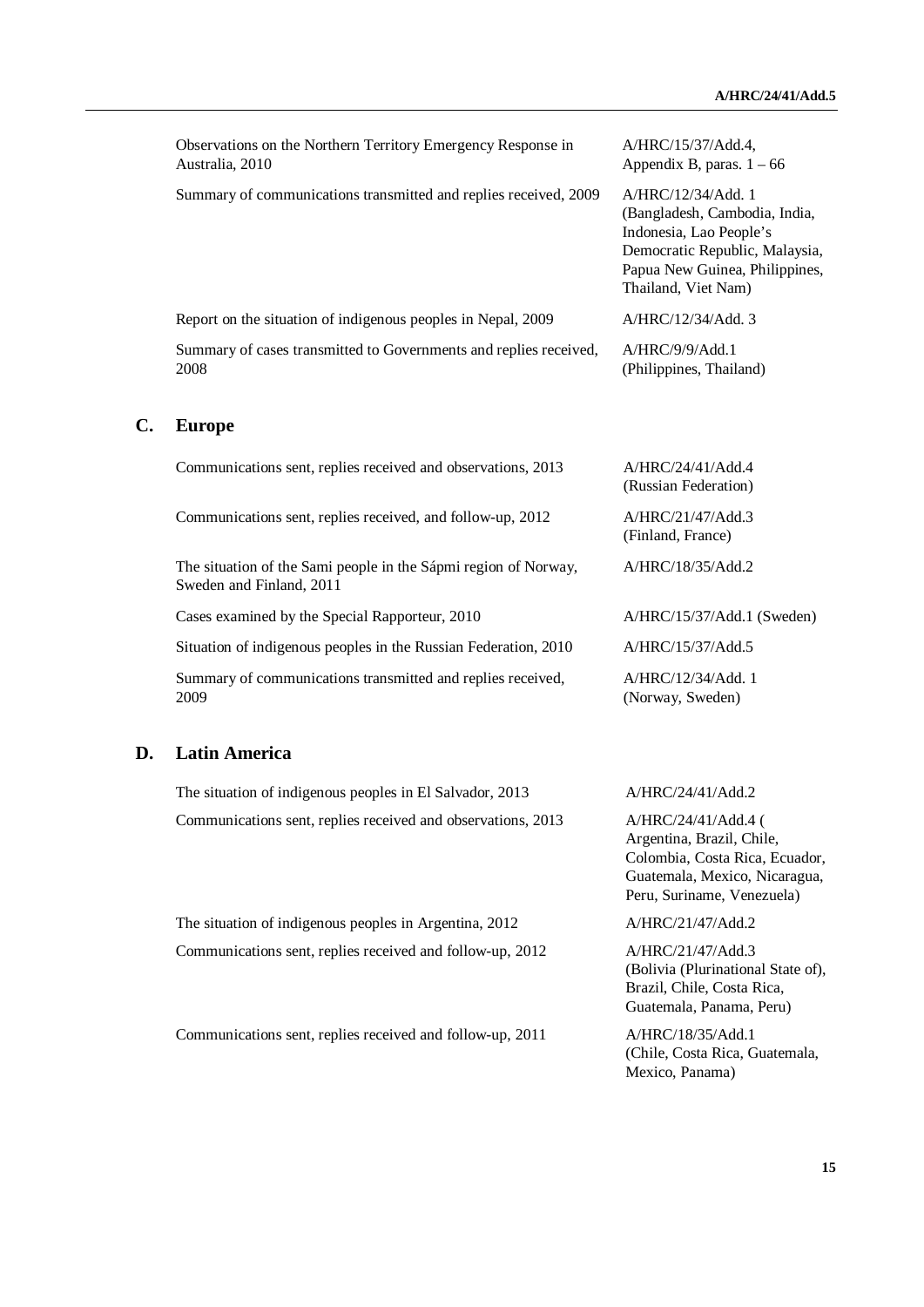|    | Communications sent, replies received and follow-up, 2011                                                                                                                                             | A/HRC/18/35/Add.1 (Israel)                                                                                               |
|----|-------------------------------------------------------------------------------------------------------------------------------------------------------------------------------------------------------|--------------------------------------------------------------------------------------------------------------------------|
| Е. | <b>Middle East</b>                                                                                                                                                                                    |                                                                                                                          |
|    | Summary of cases transmitted to Governments and replies received,<br>2008                                                                                                                             | A/HRC/9/9/Add.1<br>(Ecuador, Panama)                                                                                     |
|    | Observaciones del Relator Especial sobre la situación de derechos<br>humanos y libertades fundamentales de los indígenas acerca del<br>proceso de revisión constitucional en el Ecuador, 2008         | A/HRC/9/9/Add.1, Annex 1<br>(Spanish only)                                                                               |
|    | Observations on the situation of the indigenous peoples of the<br>Amazon region and the events of 5 June and the following days in<br>Bagua and Utcubamba provinces, Peru, 2009                       | A/HRC/12/34/Add.8                                                                                                        |
|    | The situation of indigenous peoples in Chile: follow-up to the<br>recommendations made by the previous Special Rapporteur, 2009                                                                       | A/HRC/12/34/Add.6                                                                                                        |
|    | Observations on the situation of the Charco la Pava community and<br>other communities affected by the Chan 75 hydroelectric project in<br>Panama, 2009                                               | A/HRC/12/34/Add.5                                                                                                        |
|    | Report on the situation of human rights of indigenous peoples in<br>Brazil, 2009                                                                                                                      | A/HRC/12/34/Add.2                                                                                                        |
|    | Summary of communications transmitted and replies received, 2009                                                                                                                                      | A/HRC/12/34/Add. 1<br>(Chile, Colombia, Guatemala,<br>Mexico, Panama, Paraguay,<br>Peru, Venezuela)                      |
|    | Preliminary note on the application of the principle of consultation<br>with indigenous peoples in Guatemala and the case of the Marlin<br>mine, 2010                                                 | A/HRC/15/37/Add.8                                                                                                        |
|    | Observaciones sobre los avances y desafíos en la implementación de<br>las garantías de la Constitución Política del Ecuador sobre los<br>derechos de los pueblos indígenas, 2010                      | A/HRC/15/37/Add.7<br>(Spanish only)                                                                                      |
|    | The situation of indigenous peoples in Colombia: follow-up to the<br>recommendations made by the previous Special Rapporteur, 2010                                                                    | A/HRC/15/37/Add.3                                                                                                        |
|    | Cases examined by the Special Rapporteur, 2010                                                                                                                                                        | A/HRC/15/37/Add.1<br>(Argentina, Brazil, Chile,<br>Colombia, Guatemala, Mexico,<br>Panama, Paraguay, Peru,<br>Venezuela) |
|    | The situation of indigenous peoples affected by the Diquís<br>hydroelectric project in Costa Rica, 2011                                                                                               | A/HRC/1835/Add.8                                                                                                         |
|    | Measures needed to secure indigenous and tribal peoples' land and<br>related rights in Suriname, 2011                                                                                                 | A/HRC/18/35/Add.7                                                                                                        |
|    | Observations on the situation of the rights of the indigenous people<br>of Guatemala with relation to the extraction projects, and other types<br>of projects, in their traditional territories, 2011 | A/HRC/18/35/Add.3                                                                                                        |
|    |                                                                                                                                                                                                       |                                                                                                                          |